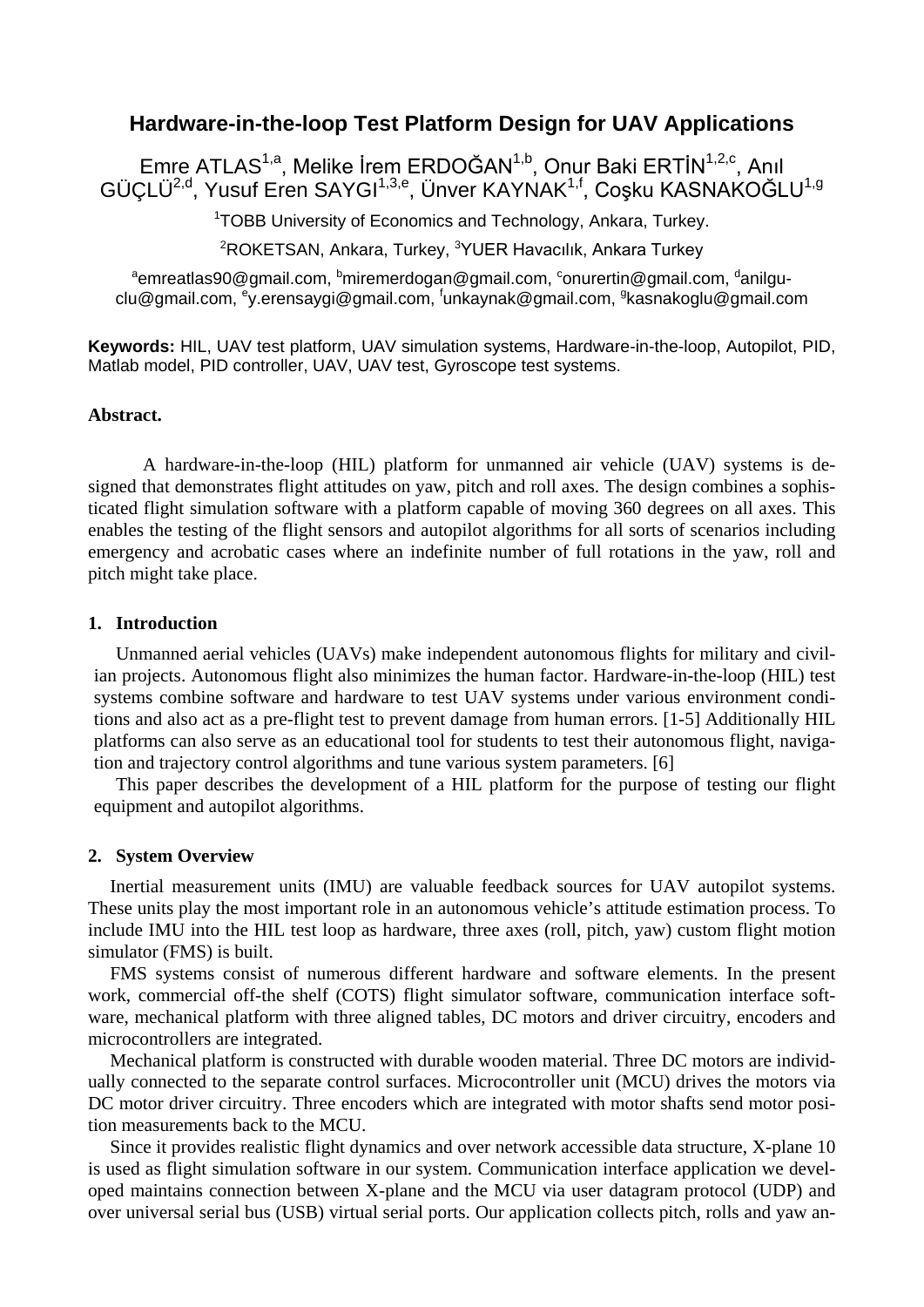gles of the simulated vehicle from X-plane and sends these data through virtual serial port. MCU receives these inputs as system reference and our own PID algorithm placed on the MCU calculates new motor commands. Motor driver board interprets commands into the voltage and drives the motors. Three individual PID controllers are implemented for each axis and encoders provide position feedback to PID controllers. Block diagram of the system is shown in Fig. 1.



Figure 1. System Block Diagram

## **3. Flight Motion Simulator**

## **3.1. Electromechanical Design**

FMS (Flight Motion Simulator) is able to perform three axis movements. The placement is as follows: longitudinal axis performs in the inner plane, lateral axis performs in the middle ring and normal axis performs in the outer ring. Our design started from inner plane whose size is chosen according to the size of the autopilot boards to be tested. Then middle ring which is also inner plane holder was chosen considering inner plane and link between inner plane and middle ring. After that outer ring which is also middle ring holder was chosen like middle ring. Finally outer holder was chosen based on the entire platform. Plywood was chosen as main material for constructing prototype platform. Inner plane, middle and outer ring are made of plywood. Also outer holder is made of wood. After that torque was calculated for each angle and motors were chosen accordingly. Also motors were chosen considering real platform could be heavier than the prototype. Then the calculations were iterated according to chosen motors. Encoders are necessary for this application to provide angular position feedback. Based on our calculations, for inner plane and middle ring movement identical motors were chosen and for outer ring another motor was chosen whose specs are shown in Table 1.

|                              | <b>Longitudinal and lateral axes</b> | <b>Normal axis</b> |
|------------------------------|--------------------------------------|--------------------|
| <b>Dimensions:</b>           | 37D x 78.3L mm                       | 37D x 66L mm       |
| Weight of motor:             | 188,4 g                              | 0,22g              |
| <b>Gear Ratio</b>            | 131:1                                | 67:1               |
| <b>Voltage Range:</b>        | $6 - 15$ V                           | $6 - 15$ V         |
| <b>Nominal Voltage(VDC):</b> | 12 V                                 | 12V                |
| Speed @ Cont. Torque, 12V:   | $75$ rpm                             | $150$ rpm          |
| No-Load Current @ 12V:       | 250 mA                               | 300 mA             |
| Peak Current (Stall) @ 12V:  | 6000 mA                              | 5000 mA            |
| <b>Stall Torque @ 12V:</b>   | $20 \text{ kg/cm}$                   | $14,4$ kg/cm       |

### Table 1. Motor Specifications

While constructing platform each axis was boned from the middle. This ensures that the same point is in the center of all axes. Each axis rotates freely which causes twisting of cables so slip rings are used for solving this problem. Slip rings provide transmission of either data or power without any problem. For each axis different slip rings are used: For outer ring 24 cables x 1A slip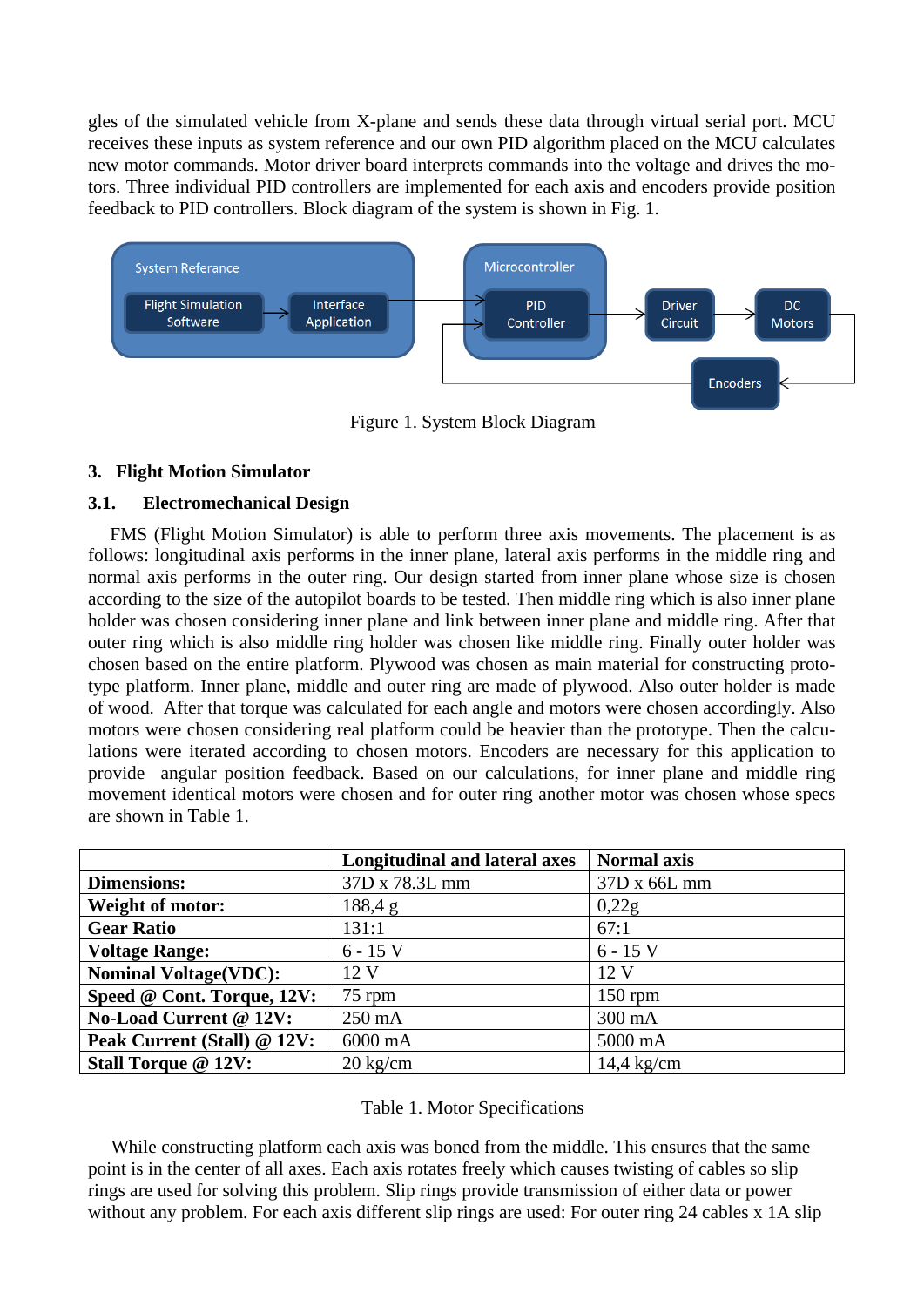ring, for middle ring 12 cables x 1A and for inner ring 6 cables x 1A slip rings were used. After that all cables were plugged and named. With this cabling the construction is completed as in Fig. 2.

Next step is controlling the platform. For this purpose Arduino Mega was used as a microcontroller and Pololu dual VNH5019 motor driver and L298N were used for driving the motors. Motors have six connections:  $+$ ,  $-$ , gnd, vcc, hall sensor A and B for encoders.  $+$  and  $-$  pins are connected to motor drivers which let us change direction of rotation using high/low values from microcontroller, Hall sensor A and B pins 4 are connected to microcontroller's interrupt pins and gnd and vcc are connected to gnd and 5V pins. Read encoder values give how many steps the motor stepped and multiplying this value with CPR value gives angle value as a result. Calculated angle values for each axis are used by each axis' PID controller. Arduino's communication with the computer on which the fligth simulator operates is provided by RS232 protocol with USB with data transfer speed of 115200 bps. Computer sends data to serial port in 16 byte by



Figure 2. Photo of the HIL platform

16 byte format. Arduino reads these 16 bytes then processes this data to obtain roll, pitch and yaw values. These values are the setpoints of each axis. After obtaining input and setpoint, Arduino calculates the output of the PID controller; this value is between -255 to 255 where minus sign represents counter clockwise direction. Arduino changes digital pins values High(5V)/Low(gnd) to Low(gnd)/High(5V) according to this output's sign and its absolute value is sent as PWM signal between 0 to 255 from Arduino's pwm pins to motor drivers input pins. Motor drivers have connection between power supply's 12V and ground and gnd, vcc, 3 input which the 2 of them are received from Arduino's digital pins are used for determining direction of rotation and other one received from Arduino's PWM pin is used for determining speed. Speed is determined by applied voltage changing between 0 to 12V based on received signal from Arduino's PWM pin. After this the final step is controller design for the motors.

#### **3.2. Software Design**

#### **3.2.1. Controller Design**

During the tests at each time step the plane's Euler angle values are sent to the FMS. For this reason it is necessary to model the FMS mathematically and design a controller for each axis. Modeling is started after the FMS is fully integrated physically. As stated before, FMS is composed of three axes which are yaw, pitch, and roll. Modeling, parameter estimation, and controller design steps are done for each axis individually. At first a PID controller is set and applied to an axis. At each time step, motor position is logged. It is assumed that the DC motor has a second order transfer function as;

$$
\frac{\dot{\theta}}{V} = \frac{K}{JLs + (JR + BL)s + BR + K^2}
$$

where  $\dot{\theta}$ : Angular velocity, rad/sec, V: Applied voltage, Volts, K: Motor torque constant, Nm/Amp, : Moment of inertia of the rotor,  $\text{kgm}^2$ , L: Electric inductance, H, R: Electric resistance, Ohm, and  $\overline{B}$ : Motor viscous friction constant, Nms.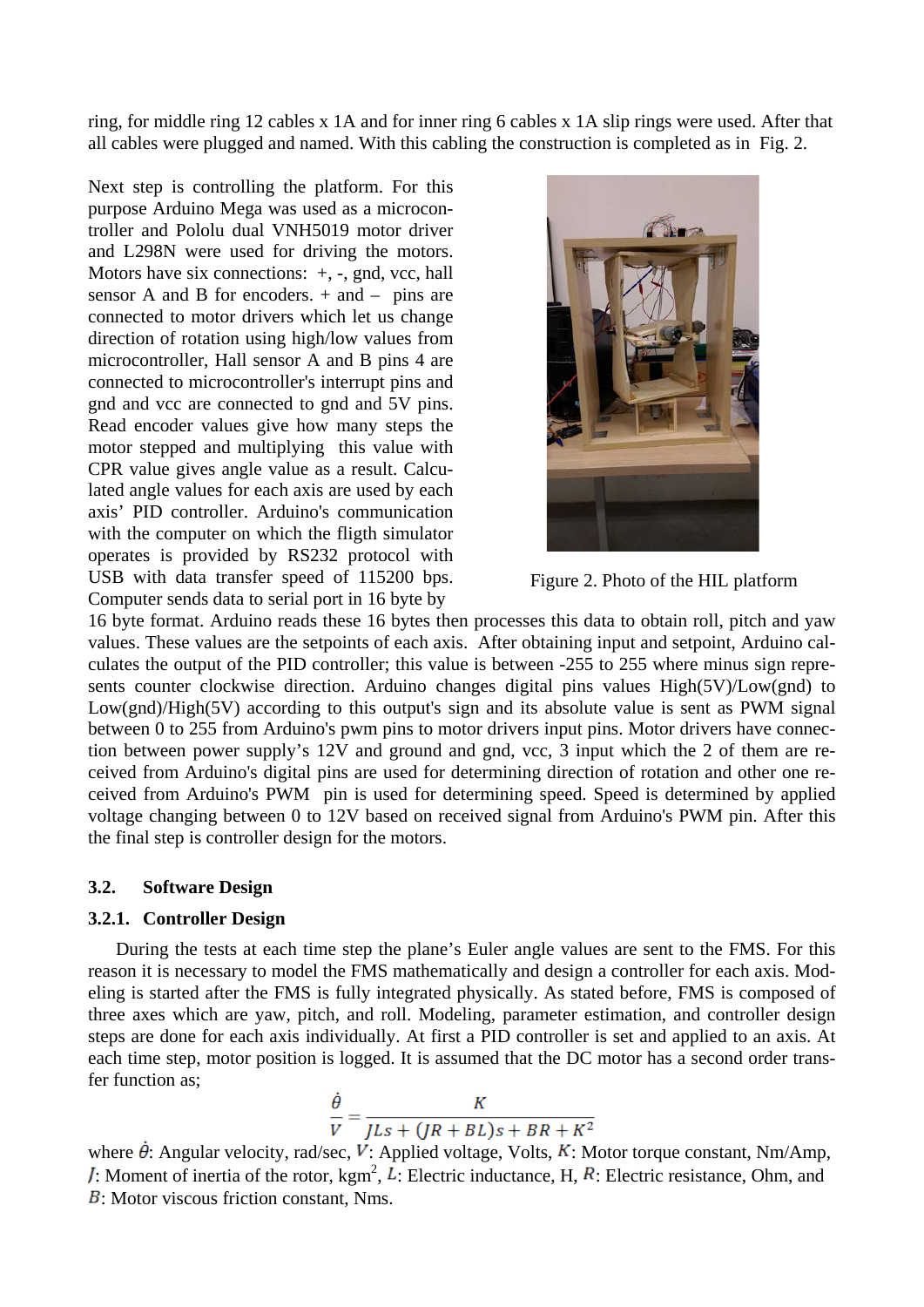At the first motor, which actuates yaw axis, a PID type controller is built in MATLAB/Simulink as in Fig. 3.



Figure 3. Simulink Model

As stated before PID controller parameters are set with empirical methods. Some reference commands are sent to the motor and its rotational position information, which is taken from encoder, is logged. Then, by means of Parameter Estimation Toolbox of the MATLAB software, K, J, L, R, B parameters are estimated. Initial values are assigned to the parameters, which will be estimated. In the model (Fig. 3), reference commands and encoder data are defined at In1 and Out1 port, respectively. PID controller gains are fixed as they are. To estimate the parameters which are placed in the DC motor block, Pattern Search optimization method and Latin Hypercube search method are used. After the parameters are estimated, PID gains are estimated with using Control and Estimation Toolbox. Above steps are done for yaw, pitch, and roll axes separately. After the estimation, motor and PID controller gains are found as Table 2.

|            | Parameters  | Values    | <b>Controller Gains</b> |        |
|------------|-------------|-----------|-------------------------|--------|
| Yaw Axis   | K           | 1.6839    | P                       | 1.226  |
|            | J           | 0.1044    |                         | 0.0172 |
|            | $\mathbf R$ | 1.0462    | D                       | 0.12   |
|            | L           | 2.2295e-8 |                         |        |
|            | B           | 1.0918    |                         |        |
| Pitch Axis | K           | 2.2800    | P                       |        |
|            | J           | 2.1244e-4 | I                       | 0.008  |
|            | $\mathbf R$ | 1.2017    | D                       | 0.035  |
|            | L           | 4.0099e-4 |                         |        |
|            | B           | 1.6677    |                         |        |
| Roll Axis  | K           | 2.7598    | $\mathbf P$             | 1.226  |
|            | J           | 0.0291    | I                       | 0.0172 |
|            | R           | 0.0641    | D                       | 0.0702 |
|            | L           | 0.3589    |                         |        |
|            | B           | 1.6472    |                         |        |

Table 2. Controller and Plant Parameters

#### **3.2.2. Flight Simulation Software Integration**

Xplane 10 allows user to work with out-of-the-box vehicle models; this feature lets us skip vehicle modeling process and gives us the flexibility to change the plane model at any time. Low costs, high payloads and durability makes remote controlled (RC) model planes perfect platforms to build up UAV systems. A very common trainer type RC model plane PT-60 is selected as our Xplane plane model. PT-60 is a four channel plane thus it is possible to control aileron, elevator, rudder and throttle channels. According to these channel inputs and environmental effects (if enabled) the simulation software calculates the vehicle's attitude. Xplane simulation window and PT-60 plane can be seen in Fig. 4.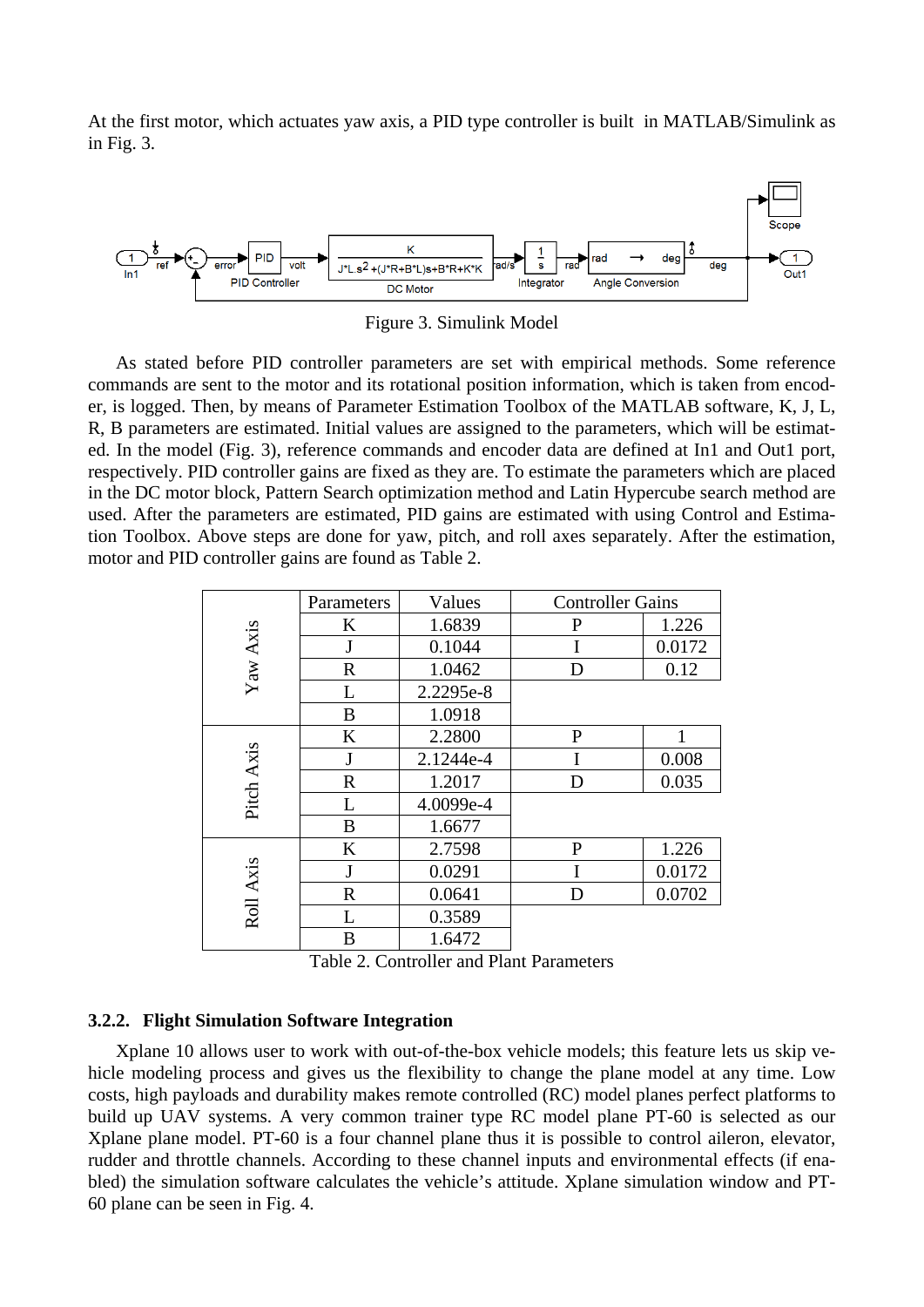

Figure 4. Xplane Simulation Window and PT-60 plane

Xplane lets user review and transfer flight data to any other UDP enabled application. Xplane uses 41 byte-length data arrays to receive and send data. First 9 bytes contain dataset number and data type, rest 32 bytes can carry up to 8 variables, each of 4 bytes in IEEE 754 single precision binary floating point format. Xplane has to be configured to send dataset number 17 which contains roll, pitch and yaw angles of the vehicle [1].

Communication interface application listens to Xplane's UDP send data port, captures datasets, distinguishes headers from data and sends angle bytes to the MCU over serial port. MCU turns byte data into meaningful integers and uses these values as the axes' reference angles.

### **4. Results, Conclusions and Future Works**

Using the HIL platform we can find the most efficient control algorithms and route planning under various environmental effects. HIL platform co-operates software packages including Xplane for the flight visualization, Arduino microcontroller and C# code on the computer.

Matlab/Simulink is also used for the dynamic flight model, and control algorithms. HIL platform , management computer and radio control are also connected to each other through Arduino, motor driver and USB cable. HIL platform has been successfully used to test the software systems in real time with realistic visual feedback of UAV.

HIL simulation platform has been successful in reducing the number of flight tests and enabling finding software faults or the best flight control algorithms before flights. All measurements are realistic results taken from real sensors of the real-time controller placed on the platfrom. The platform's behaviors under different inputs are shown in Fig. 5.